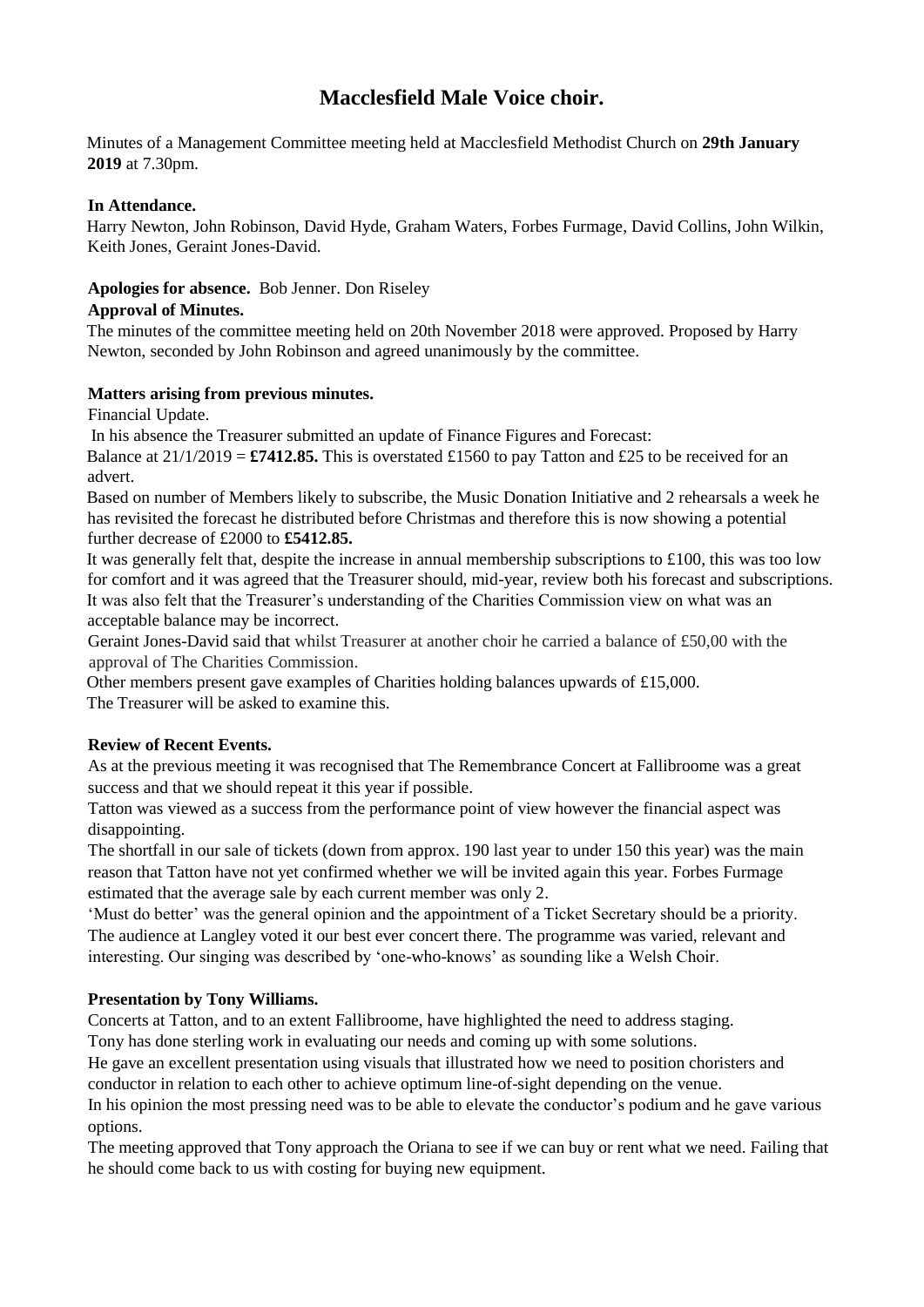# **Future Events.**

For convenience the appointment of Concert Secretary was brought forward in proceedings.

David Hyde was proposed, seconded and duly appointed.

It was agreed that the in future the Concert Secretary should have full overall control of each event using the Event Spread-sheet.

David Hyde commented on Tatton that there were identified marketing activities that were not carried out which could have impacted ticket sales. There is a good chance we will be asked to return but if our ticket sales fall again that will be the last, we need to up our game in terms of promotion.

# Future events –

a) RNCM – Coaches provisionally booked and GenSec will ask members to confirm their requirements by  $13<sup>th</sup>$  Feb.

b) Bosley –  $16<sup>th</sup>$  March in hand.

c) Rape Crisis confirmed. Section Reps asking for numbers.

d) Gala Concert – the venue has yet to be confirmed.

e) Bollington – confirmed. Tickets now available through Martin Tute.

f) Joint Concert with Backbeat at Wilmslow URC on  $28<sup>th</sup>$  Sept is confirmed – DC.

g) Llandudno – due to problems outwith our control this has been cancelled. However, it is hoped we can find an alternative date.

h) Gawsworth – David Hyde will check this and report.

i) Flint Ladies – it appears the concert is planned for  $5<sup>th</sup>$  Oct.

j) IoM – hotel confirmed. Secretary to discuss transport with McCarthy.

k) Low Fell singers  $11<sup>th</sup>$  July 2020.

#### **Appointments for 2019**

Musical Director – Robert Owens. Principle accompanist – Tatyana Goncharuk. Librarians – John Robinson, John Webster Comperes- TBC Registrar – Geoff Molyneux Platform Steward – TBC Uniform Secretary –Harry Newton Publicity Officer – TBC Padre – Dai Jones Gift Aid Secretary – Don Riseley Fire, Safety & Security Officer – Ron Gould Concert Secretary – David Hyde

#### **Section Representatives.**

**T1.** There is general feeling that Robert should not have to attend extra rehearsals FOC. Uniforms are still not up to standard of other choirs. Suggest DJs?

**T2.** As with T1 there is a general feeling that Robert should not have to attend extra rehearsals FOC. Investigate whether the Constitution should have been used to justify extra rehearsals. Geraint recommended that the committee should in due course consider a change to the Rule Book, and that the Chairman and Secretary give a private apology to John Berry, whom many in his section felt had made a very valid point. **B1.** Investigate whether the Constitution should have been used to justify extra rehearsals. As in T1 & T2 it is felt that Robert should not have to attend extra rehearsals FOC.

**B2.** Again it is felt that Robert should not have to attend extra rehearsals FOC. Forbes offered to get our blazers cleaned. This was declined.

Issue of Extra Rehearsals - The strength of feeling was such that it was decided that the Chairman would make a public statement of explanation. The Chairman agreed.

Robert's offer not to charge for additional Rehearsals – The Committee decided that we should not accept Robert's kind offer, but pay him as normal. The Chairman will advise Robert.